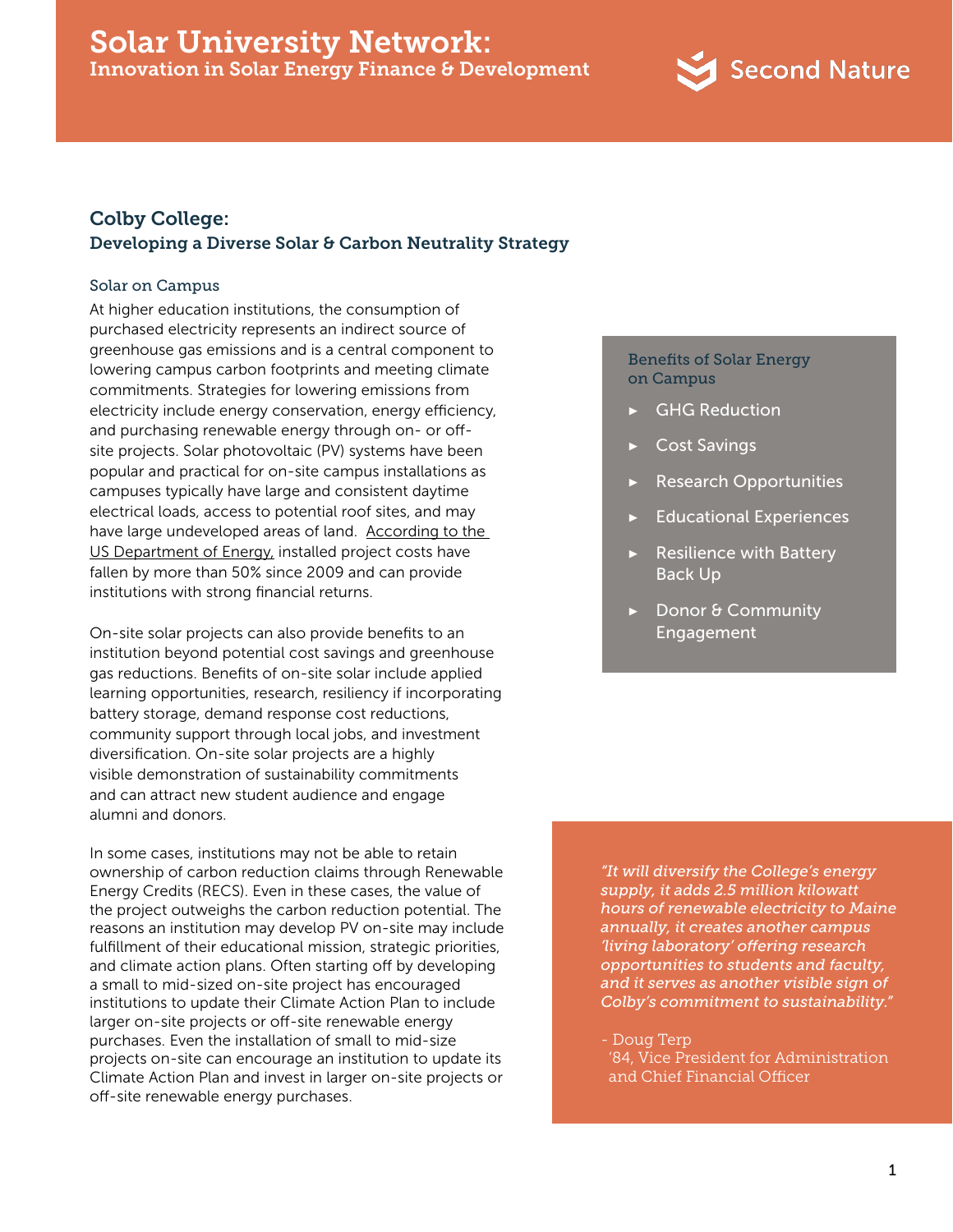## Financial Decisions: Direct Purchase or a Carbon Reduction Claims Power Purchase Agreement

When choosing to install solar on campus, one of the key decisions is the financing method. A college can choose to self-finance using cash or grants. In some cases, a donor may choose to sponsor a solar project outright or as part of a new building expense. A smaller solar array may have a payback period of over 5- 20 years, which may be longer than some internal policies for energy investments using operating funds. Larger solar arrays require more significant upfront cost but may have a better payback. When significant operating or donor funds are not available, an institution can look for outside financing, including loans from commercial banks, credit unions, and community development financial institutions. An institution can also include program-related investments from their own endowment funds.

Current federal tax incentives can provide a significant advantage to tax-paying entities owning solar, amounting to about 30% of solar project costs. Given this opportunity, many tax-exempt institutions look for a third party owner of the system. This results in an arrangement called a Power Purchase Agreement (PPAs).

In a PPA, an institution buys power at a [negotiated](http://www.nrel.gov/docs/gen/fy16/65567.pdf)  [rate \(\\$/kWh\)](http://www.nrel.gov/docs/gen/fy16/65567.pdf) ) for a specified term without taking ownership of the system. Typically, the price per kWh is below the current electrical price, or may have a fixed escalator at a rate lower than fossil fuel energy prices are expected to rise. This fixed price allows better budget planning and hedges against unforeseen expenses. In a PPA, the project developer or owner is responsible for all permitting, installation, maintenance, and decommissioning. Many schools create a Request For Proposal (RFP) to solicit competitive PPA bids according to their various needs and goals. According to the National Renewable Energy Lab (NREL), solar power purchase agreements have facilitated over 100 megawatts (MW) of solar deployment on campuses around the country as of 2016. However, since not every state allows tax-exempt entities to indirectly benefit from tax credits through a lower PPA price than their utility may offer, it is best to check the Database of State Incentives for Renewables & Efficiency for updated information on PPA policies.

When renewable energy projects generate power, each MWh is assigned a Renewable Energy Certificate (REC) which represents the environmental attributes of the project. RECs have helped drive development of renewable energy through their use in various state renewable energy portfolio standards and through the voluntary purchase market. In order to claim to be using solar power and count the renewable attributes towards an annual greenhouse gas reporting, the institution must receive and retain the associated RECs from the project. If a signatory wants to use their purchase towards their Climate Leadership Commitment goals, they will need to retain ownership of the RECs. However, a developer may request ownership of RECs because they improve the project's economics, depending on the market. In this instance, a university can negotiate for REC ownership in the future (typically after 5 years) or find less expensive RECs to match their production. Even in the case of direct purchase, the RECs may hold more value being sold in a local market versus retaining them in the short term. In these cases the institution will forgo any carbon claim on the project in the short term, viewing the educational experience and expected energy savings dollars as adequately valuable. Institutions may then look for alternative methods of short-term carbon reduction. In some cases, the electrical price savings from the project could be used to invest in additional renewable or efficiency projects on campus through revolving or capital funds.



[Average offtaker rates for systems between 100kW and 5 MW, by](http://www.nrel.gov/docs/gen/fy16/65567.pdf)  [state and region in 2015. Regional figures based on non-weighted](http://www.nrel.gov/docs/gen/fy16/65567.pdf)  state averages. Data are representative sample. *Source: Mercatus*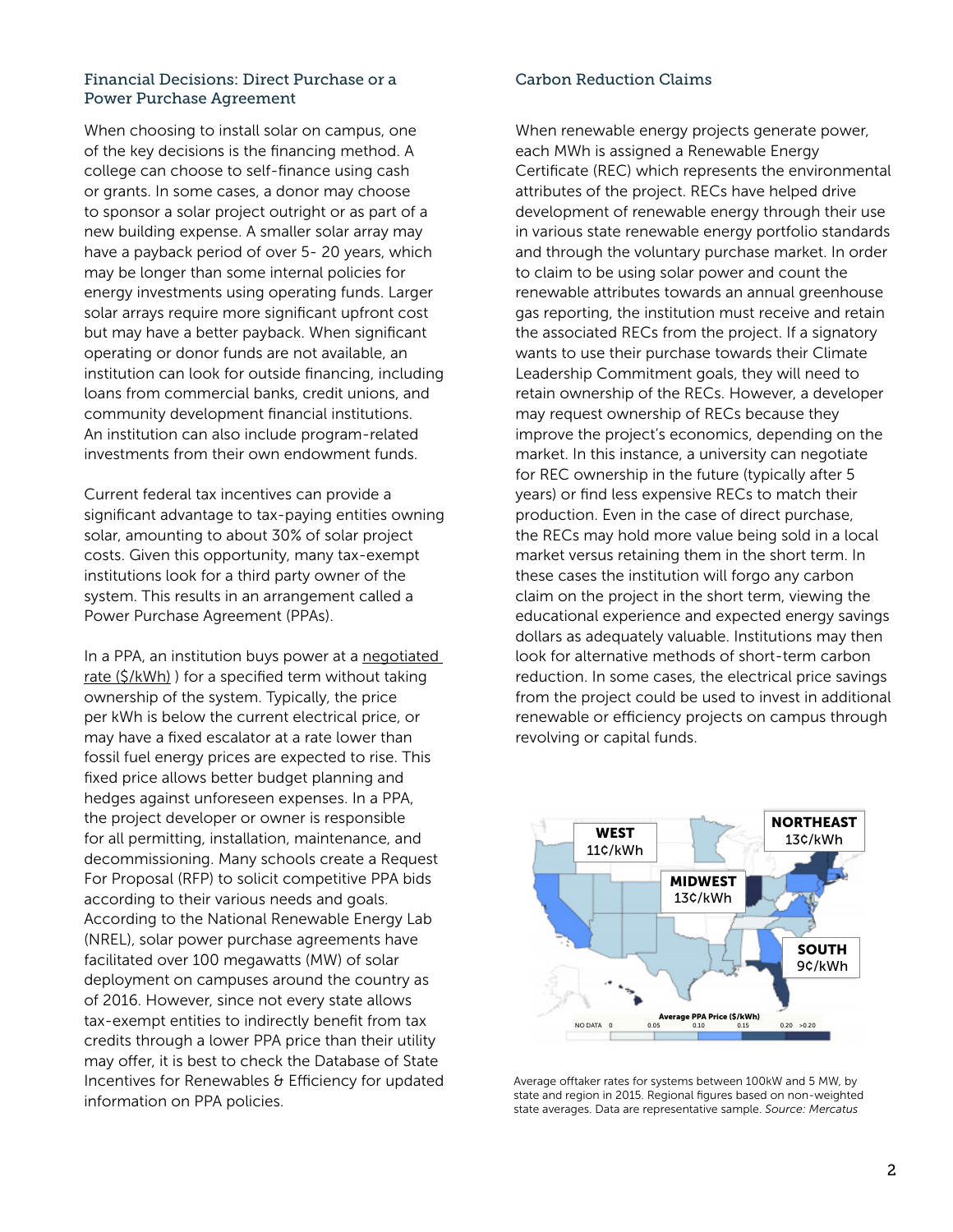# Colby College: Achieving Carbon Neutrality and Supporting Clean Energy

Colby College is a private liberal arts college in Waterville, Maine, with 2,039 students. A Carbon Commitment signatory since May 2008, the school achieved carbon neutrality in April 2013 – two years ahead of their 2015 goal. A longtime leader in the environmental field, the College has generated about 10% of its electricity through cogeneration at its steam plant since the 1990's. Colby also committed to sourcing all of its electricity from certified renewable sources in 2003. Colby is the [conference champion](http://www.colby.edu/news/2016/05/03/construction-of-colbys-1-9-megawatt-solar-electricity-project-gets-started-this-month/) in the EPA's College and University Green Power Challenge for its role in creating a market for purchasing green power in the state.

Colby achieved carbon neutrality in 2013 by implementing a diverse strategy of efforts including over 12 LEED-certified buildings on campus, two of which use geothermal systems. The college uses sustainably harvested wood biomass instead of oil as its primary fuel for heat and hot water. Colby spends about \$50,000 annually on carbon offsets, partially funded by the savings accrued from converting to biomass. The offsets cover the difficult-to-avoid emissions such as travel and commuting. While the purchase of offsets will pay for carbon reduction projects elsewhere, Colby's goal is that future reductions in emissions on campus should decrease the school's reliance on offsets over time.

# Pursuing Solar Investments on Campus

In April 2015, Colby installed a small PV array on the Schair-Swenson-Watson Alumni Center (SSWAC) with an annual production of around 32,000 kWh per year. The Alumni Center is LEED certified and is electronically heated and cooled through the use of geothermal heat pumps. This electric output will provide 10-15% of the alumni center's annual energy consumption[. A real time monitor](http://www.colby.edu/green/2015/05/20/solar-panels-on-sswac-now-generating-kwhs/) shows the production of the system.

The SSWAC site's potential was first identified and evaluated by Dan Chiniara '13 as part of an environmental studies senior research project in 2012. The student focused on identifying roofs on campus that would be appropriate for solar installations and worked with a local solar developer to both learn the process and vet previous work. The student's findings were confirmed through a competitive bid process with local solar developers for this project.

Too small to be of interest to PPA developers, the project was funded by Colby through general facilities funds. The Facilities Department has an energy management reduction project focused on maintaining energy consumption on campus over the next seven years inclusive of growth; this project was part of the first year. The project budget combines quick and longer-term payback projects to ensure a diversity of projects and not just low- or no-cost payback projects. The simple payback period payback for all projects combined averages to be about 5-7 years.

This project has provided opportunities for the college maintenance staff to understand the same technology and to investigate and successfully build support for larger projects. The success of this small-scale project illustrated the potential for Colby to create a competitive RFP for a larger project

## Schair-Swenson-Watson Alumni Center Solar Project

Completed: 2015

Capacity (KWh): 26

Annual Production (KWh): 32,000

Cost: \$.26/watt

Expected Return on Investment: Approximately \$15,000-\$20,000 over 13-15 years

**Funding Method: Capital Funding Owner: Colby College** 

Retaining Project RECs: Yes

# Colby College Large Scale Solar Project

**Completed:** In Planning Stages Capacity (KWh): 1,900 Annual Production (KWh): 2,500,000 Cost: Owned by NRG Expected Return on Investment: NA **Funding Method: NRG Energy Owner: NRG Energy** Retaining Project RECs: Yes